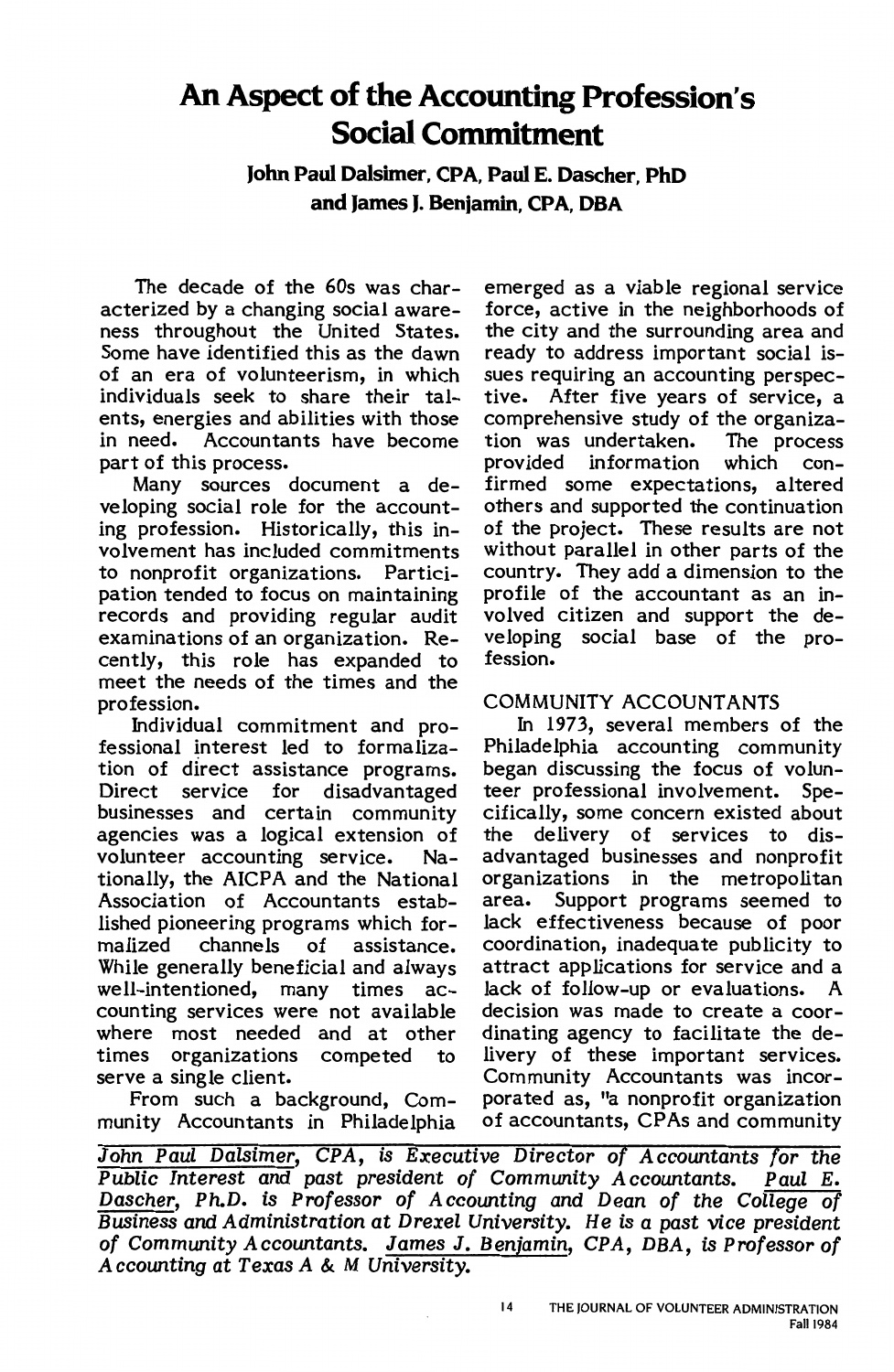leaders dedicated to assisting disadvantaged businesspeople and nonprofit organizations with their internal accounting and financial problems and to offering unbiased and independent financial and accounting experience to groups acting in the public interest."

Initial funding was sought from a variety of sources, including accounting firms, accounting organizations, individual accountants, corporations and foundations. Support for the concept and financial contributions enabled the organization to begin service in 1975. From its inception, quality and professionalism have been hallmarks of Community Accountants' activities.

Volunteers were sought from all major accounting organizations: CPA firms, large industrial organizations and colleges and universities. Clients were solicited through business and development centers, banking institutions, direct publicity on radio, television, newspapers and through community leaders. The importance of service was emphasized by an early decision to include community and client representation on the Board of Directors of Community Accountants. Care was taken to insure that the organization was not insulated from its client base.

Organizationally, a structure was prepared to provide an interface between volunteers and clients needing accounting services. Because services were provided without cost, specific screening criteria were established to insure that a need was real, that the ability to pay was truly missing and that the organization was at least marginally viable with a potential for survival. Community Accountants was not viewed as a vehicle for staving off inevitable bankruptcy, but rather as a genuine service to assist businesses and nonprofit organizations through formative years or trying times. Neither was Community Accountants intended to divert fees from valid providers of accounting services. For

instance, no auditing services were offered. By focusing on marginal operations, an effort was made to share accounting talent, help individuals and assist in the development of viable businesses for the future.

Another dimension of the organization's service base relates to the public interest. Many community problems have a financial aspect. While maintaining a solid nonadvocacy position, Community Accountants has been prepared to lend the skills and abilities of its volunteers to analyze and interpret financial data, reports and presentations. Regardless of the organization initially requesting the service, Community Accountants retains and exercises the right to publicize its findings on a public interest issue. In addressing a community problem or public controversy, objectivity is an essential quality. This quality is deeply inherent in the professional accountant.

### SERVICE OPPORTUNITIES

Over the years, Community Accountants has been presented with many important and challenging opportunities for service. Significant effort has been devoted to nonprofit organizations. Volunteer accountants have provided assistance in establishing and installing bookkeeping systems, training personnel to operate the systems and preparing budgets and financial reports. A regular series of workshops has been developed to address the accounting needs of nonprofit entities.

Disadvantaged and developing businesses have also benefited **sig**nificantly from Community Accountants' service. Volunteers have worked with these businesses to develop accounting systems, prepare reports necessary to secure financing, complete and file tax returns and analyze operation with a managerial view. Typical clients have included home remodeling contractors, neighborhood stores, small wholesale operations and service concerns.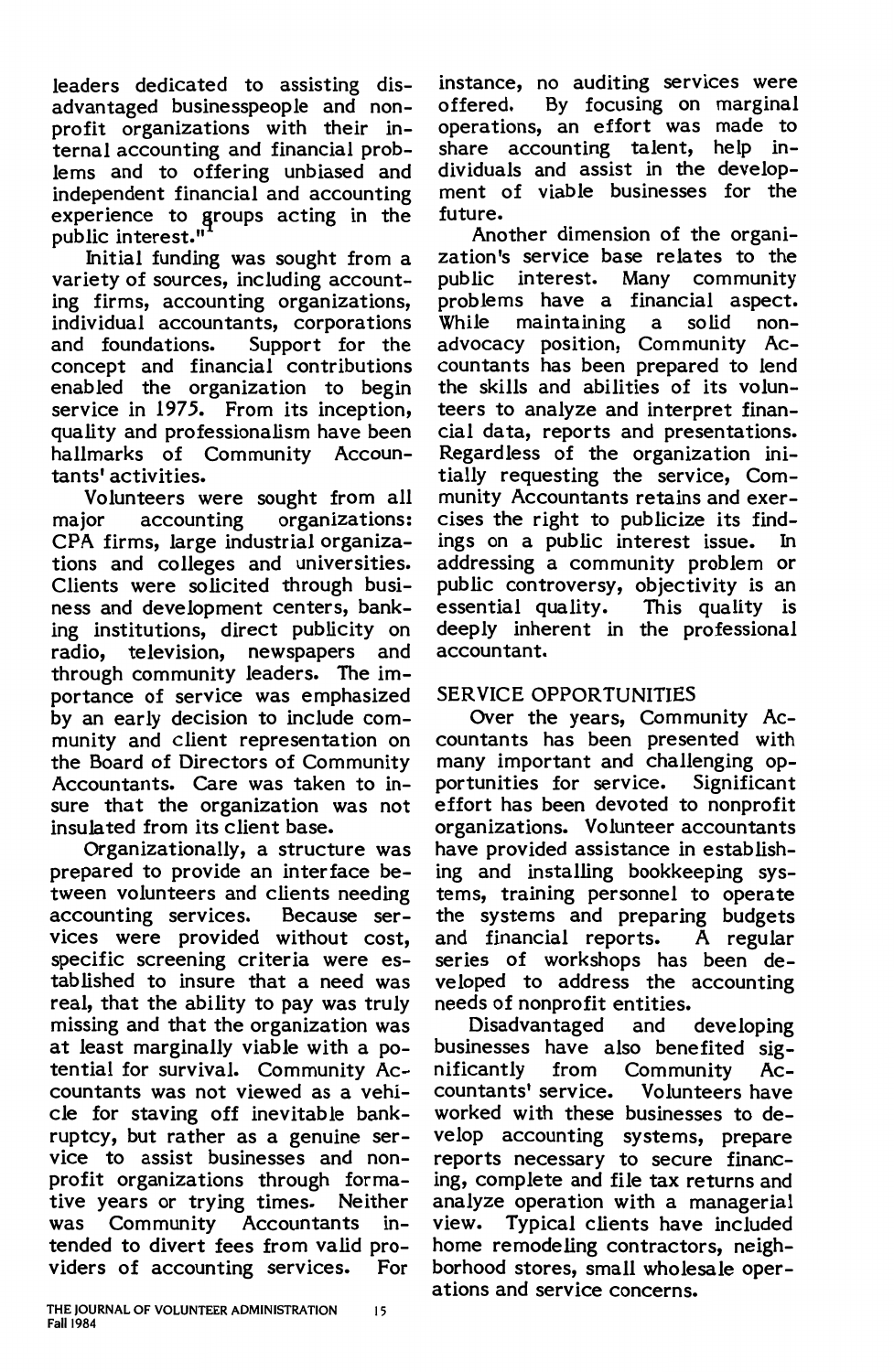Issue-oriented cases have broadened in perspective over the years. Teams of accountants and support personnel joined to investigate broader issues of public concern. Cases have included an analysis of financial reports supporting rent increases at HUD financed housing projects, amicus curiae testimony relative to control procedures used by a state and an investigation of the funding and budgetary procedures of a major school district. All of these cases resulted from public concern supported by a specific request from a bona fide organization with specific interest and expertise in the issue under consideration. Community Accountants' investigations are made public regardless of the wishes or position of the re-<br>questing organization. Thus, volunquesting organization. teer assistance supports the public's right to know and be informed.

The resources drawn together through Community Accountants' coordination have been formidable and are growing. Last year, the organization served slightly more than 200 new clients (individuals or organizations) of varying size and delivered in excess of 4,000 hours of volunteer time. Facilities for workshops of up to 300 people were prepared and developed along with a variety of materials to support the organization's effort.

### AN EVALUATION

In some respects, Community Accountants could be evaluated in strictly quantitative terms; new clients counted, hours tabulated and reports accumulated. However, a meaningful evaluation must address those issues that reflect the purpose<br>of the organization. This is tied to of the organization. the social role of the accounting profession.

An early contributor to current<br>ounting thought, William A. accounting Paton, recognized the breadth of the profession and its scope of interest and responsibility. In discussing the role of accounting, Paton focuses on

the social role and asks, "What is the function of accounting from the standpoint of the community  $\cdots$  " In this sense, assistance in promoting and elevating the general economic well-being of an individual or of a segment of society is consistent with<br>the purpose of the profession. purpose of the profession. Practically, such a goal will also enhance the community and provide additional business opportunities as new firms are able to become viable.

To address these aspects of Community Accountants, a study was undertaken to assess the attitudes of its<br>clients. Opinions, impressions and Opinions, impressions and reactions were sought in assessing the concept and implementation of a community-based organization providing access to accounting services. The results suggest lessons for other communities and other members of the profession.

## THE STUDY AND ITS FINDINGS

The study sought to assess the attitudes of clients regarding several issues relating to the services of the organization. Questionnaires were sent to 70 individuals, businesses and<br>organizations which received asorganizations which sistance from Community Accountants. Usable replies were received from 42 of the 70, a response rate of 60 percent; this level of response suggests an interest in the purpose of the study and the organization being studied.

The initial section of the questionnaire focused on the services of Community Accountants. Responses are summarized in Table 1.

All respondents agreed with the importance of the service provided by Community Accountants for their business or organization. This was consistent with their responses to Item 2, where, again, there was total agreement that volunteer accounting services were important to the community. It should be noted that in this sense, the "community" extends beyond the neighborhood and embraces the world of minority business, nonprofit organizations and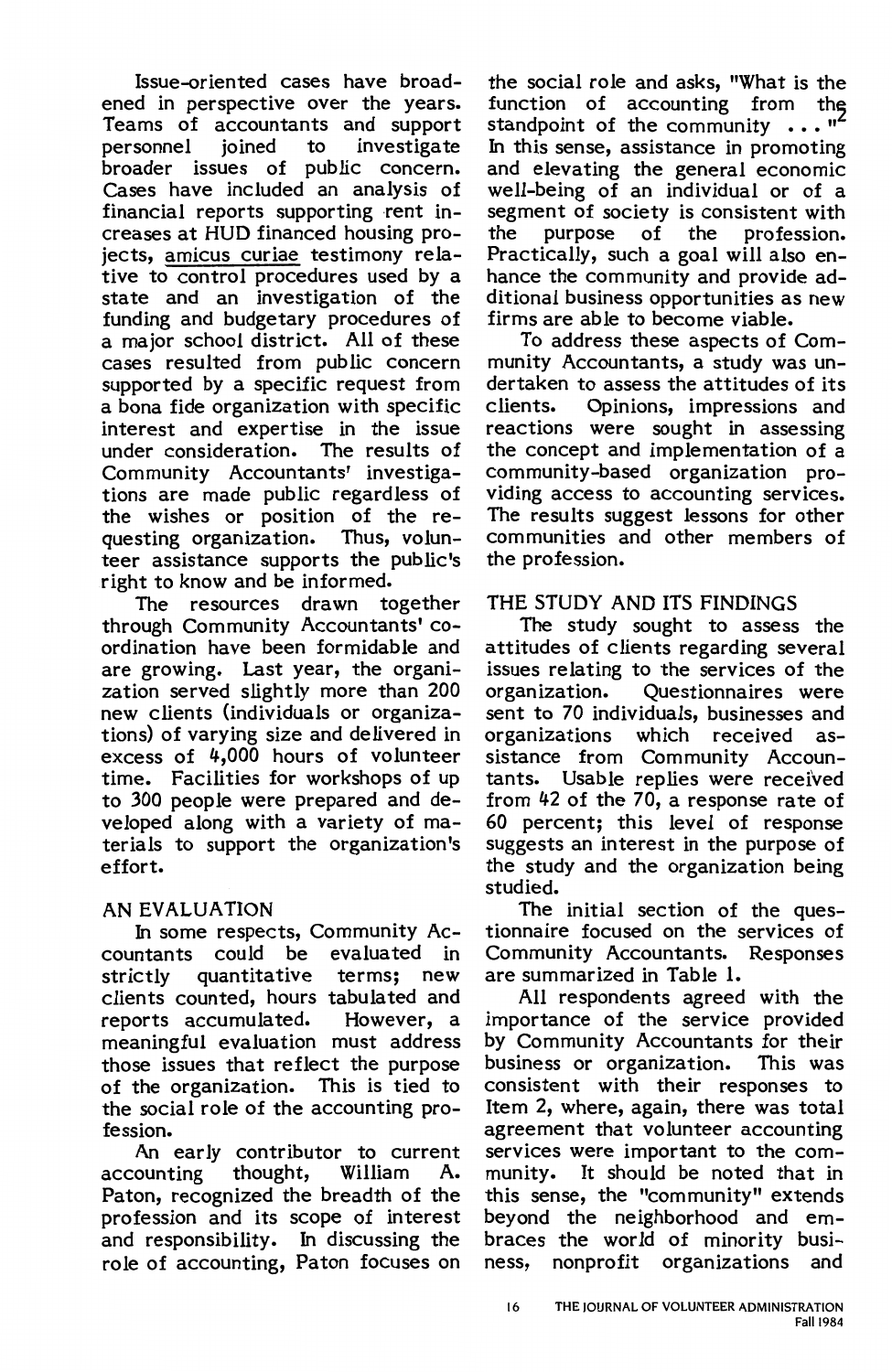#### TABLE 1

 $\sim$ 

|  |  | Percentage Responses to Statements Regarding Community Accountants Services |  |  |  |  |
|--|--|-----------------------------------------------------------------------------|--|--|--|--|
|--|--|-----------------------------------------------------------------------------|--|--|--|--|

| Item<br>No.  | Statement                                                                                                                 | Strongly<br>Agree | Agree | Undecided | <b>Disagree</b> | Strongly<br>Disagree |
|--------------|---------------------------------------------------------------------------------------------------------------------------|-------------------|-------|-----------|-----------------|----------------------|
| 1            | The service provided by Community<br>Accountants is important for a<br>business or organization like ours.                | 90.5              | 9.5   | $\Omega$  | 0               | 0                    |
| $\mathbf{2}$ | Community Accountant renders an<br>important service to the community.                                                    | 88.11             | 11.9  | 0         | 0               | 0                    |
| 3            | Accountants, as individual people,<br>are interested in their community.                                                  | 4.8               | 21.4  | 59.5      | 9.5             | 4.8                  |
| 4            | It is easy to get in contact with<br>Community Accountants.                                                               | 81.0              | 9.5   | 4.8       | 4.8             | 0                    |
| 5            | The staff of Community Accountants<br>is cooperative.                                                                     | 83.3              | 16.7  | 0         | 0               | 0                    |
| 6            | The quality of service received from<br>Community Accountant is lower<br>than what would be provided if we<br>paid a fee. | 4.8               | 9.5   | 11.9      | 31.0            | 42.9                 |
| 7            | Community Accountants provides<br>only a limited amount of accounting<br>service.                                         | 4.8               | 35.7  | 11.9      | 31.0            | 16.7                 |
| 8            | Community Accountants should<br>provide more services to businesses<br>or organizations like ours.                        | 14.3              | 45.2  | 40.5      | 0               | 0                    |
| 9            | Accounting services are not really<br>necessary for most small businesses<br>and community organizations.                 | 0                 | 0     | 0         | 11.9            | 88.1                 |

 $\sim$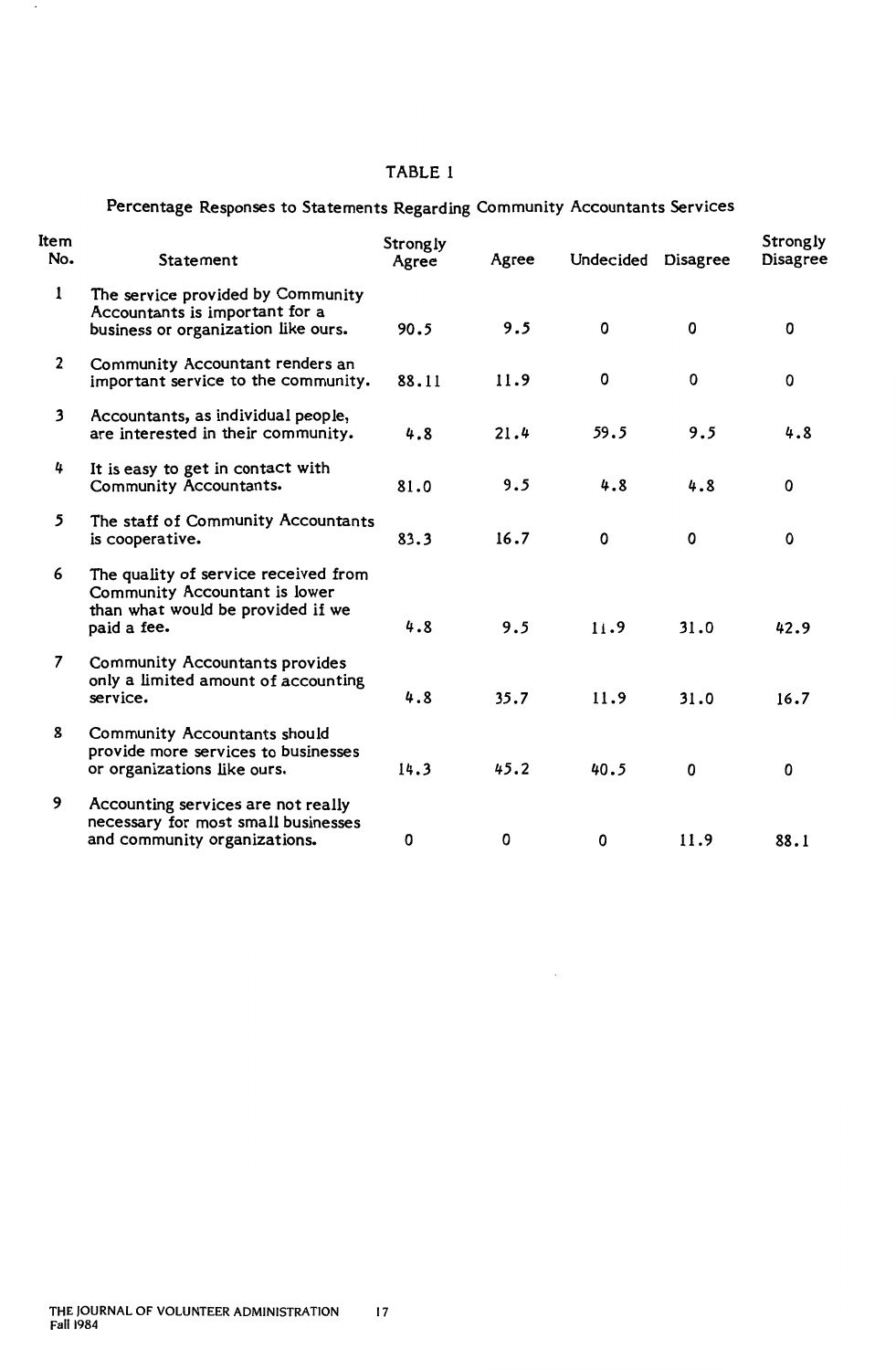groups working in the public interest. From this base, it was interesting to note that a "halo effect" did not result in Item 3. Opinion seemed to be spread out about whether accountants as individuals shared the community interest of the organization. It may be interpreted that respondents were unwilling to generalize the community interest away from Community Accountants. However, it would be interesting to contrast this level of feeling against that held by a similar group not exposed to a volunteer accounting organization.

The next three items relate to operations of the organization itself. Most of the respondents found it easy to get in contact with Community Accountants. About 10 percent of the participants did not agree with the positive nature of the statement and this has been a continuing area of concern. Exposure in the neighborhood and awareness by the potential client base is a concern of both accounting firms and volunteer accounting organizations. spondents offered. viable suggestions in this area.

In item *5,* all respondents expressed agreement with the statement that the Community Accountants' staff was cooperative. Again, while reassuring, this is expected because of the nature of the organization--cooperation and interest are hallmarks of the involved individual. Item 6 presented a challenge for future effort. A small number of the respondents (about 15 percent) seemed to feel that they receive a lower quality service than would be provided if they had paid a fee. While organizational quality control, feedback and evaluation techniques are aimed at preventing this, the attitude nevertheless exists. It is an area of concern and effort on the part of the staff and volunteers.

The next three items are closely related in completing the profile of attitudes about the organization. Some individuals felt that the ser-

vices provided were limited. This is a fact. The organization does not attempt to exceed or even approach the margins of its expertise. Services are limited to those essential to the existence of an organization and they have the end goal of enabling the client to become self-sufficient. Item 8 builds on the previous question and adds the halo effect of satisfaction. Clients pleased with the service probably wish the organization would provide more. This leads into the last item, where all of the respondents recognized the importance of accounting services.

Two open-ended questions related to the service provided were also included in the questionnaire. While the comments varied considerably, the most frequent response used the opportunity to compliment the organization and praise its services. In response to the direct question of how can the service of Community Accountants be improved, one respondent indicated that, "We found their service to be so excellent that nothing could be improved--believe it or not!"

One further observation must be made. In response to a question which asked if the organization had hired a professional accountant or contracted for accounting services since dealing with Community Accountants, one-third of the respondents said yes. This is from a group which was evaluated to be marginal for survival and unable to pay for such services when first accepted as a client. In a short time, the interest of a professional and the service provided enabled the organization to rise to a level where it could acquire accounting services in the marketplace.

### IN CONCLUSION--A BEGINNING

The formative years are vital for any organization. Community Accountants has proven itself to be of value to its clients, its community and the profession it represents. Through the coordination and com